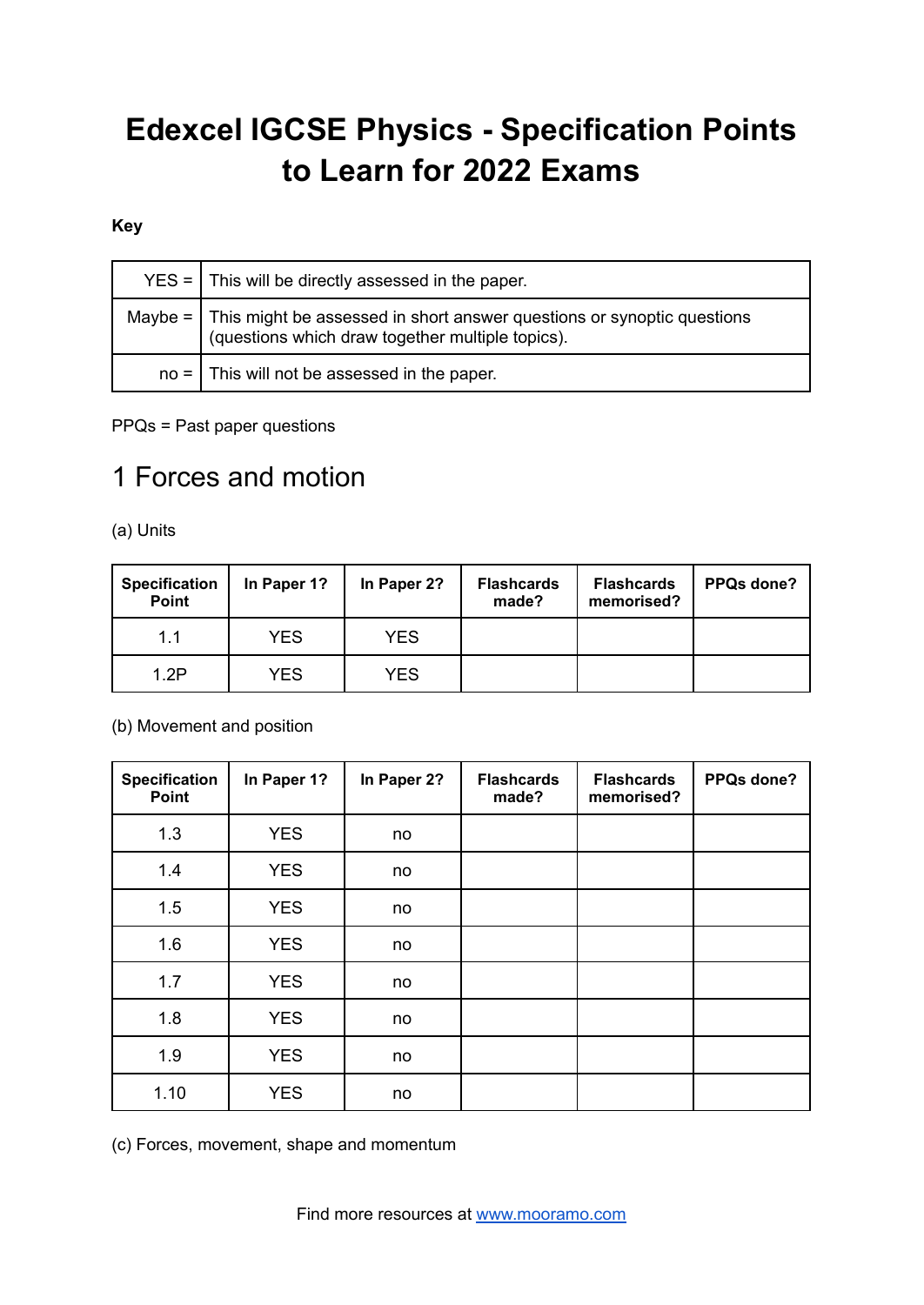| <b>Specification</b><br>Point | In Paper 1? | In Paper 2? | <b>Flashcards</b><br>made? | <b>Flashcards</b><br>memorised? | PPQs done? |
|-------------------------------|-------------|-------------|----------------------------|---------------------------------|------------|
| 1.11                          | Maybe       | <b>YES</b>  |                            |                                 |            |
| 1.12                          | Maybe       | <b>YES</b>  |                            |                                 |            |
| 1.13                          | Maybe       | <b>YES</b>  |                            |                                 |            |
| 1.14                          | Maybe       | <b>YES</b>  |                            |                                 |            |
| 1.15                          | Maybe       | <b>YES</b>  |                            |                                 |            |
| 1.16                          | Maybe       | <b>YES</b>  |                            |                                 |            |
| 1.17                          | Maybe       | <b>YES</b>  |                            |                                 |            |
| 1.18                          | Maybe       | <b>YES</b>  |                            |                                 |            |
| 1.19                          | Maybe       | <b>YES</b>  |                            |                                 |            |
| 1.20                          | Maybe       | <b>YES</b>  |                            |                                 |            |
| 1.21                          | Maybe       | <b>YES</b>  |                            |                                 |            |
| 1.22                          | Maybe       | <b>YES</b>  |                            |                                 |            |
| 1.23                          | Maybe       | <b>YES</b>  |                            |                                 |            |
| 1.24                          | Maybe       | <b>YES</b>  |                            |                                 |            |
| 1.25P                         | Maybe       | <b>YES</b>  |                            |                                 |            |
| 1.26P                         | Maybe       | <b>YES</b>  |                            |                                 |            |
| 1.27P                         | Maybe       | <b>YES</b>  |                            |                                 |            |
| 1.28P                         | Maybe       | <b>YES</b>  |                            |                                 |            |
| 1.29P                         | Maybe       | <b>YES</b>  |                            |                                 |            |
| 1.30P                         | Maybe       | <b>YES</b>  |                            |                                 |            |
| 1.31P                         | Maybe       | <b>YES</b>  |                            |                                 |            |
| 1.32P                         | Maybe       | <b>YES</b>  |                            |                                 |            |
| 1.33P                         | Maybe       | <b>YES</b>  |                            |                                 |            |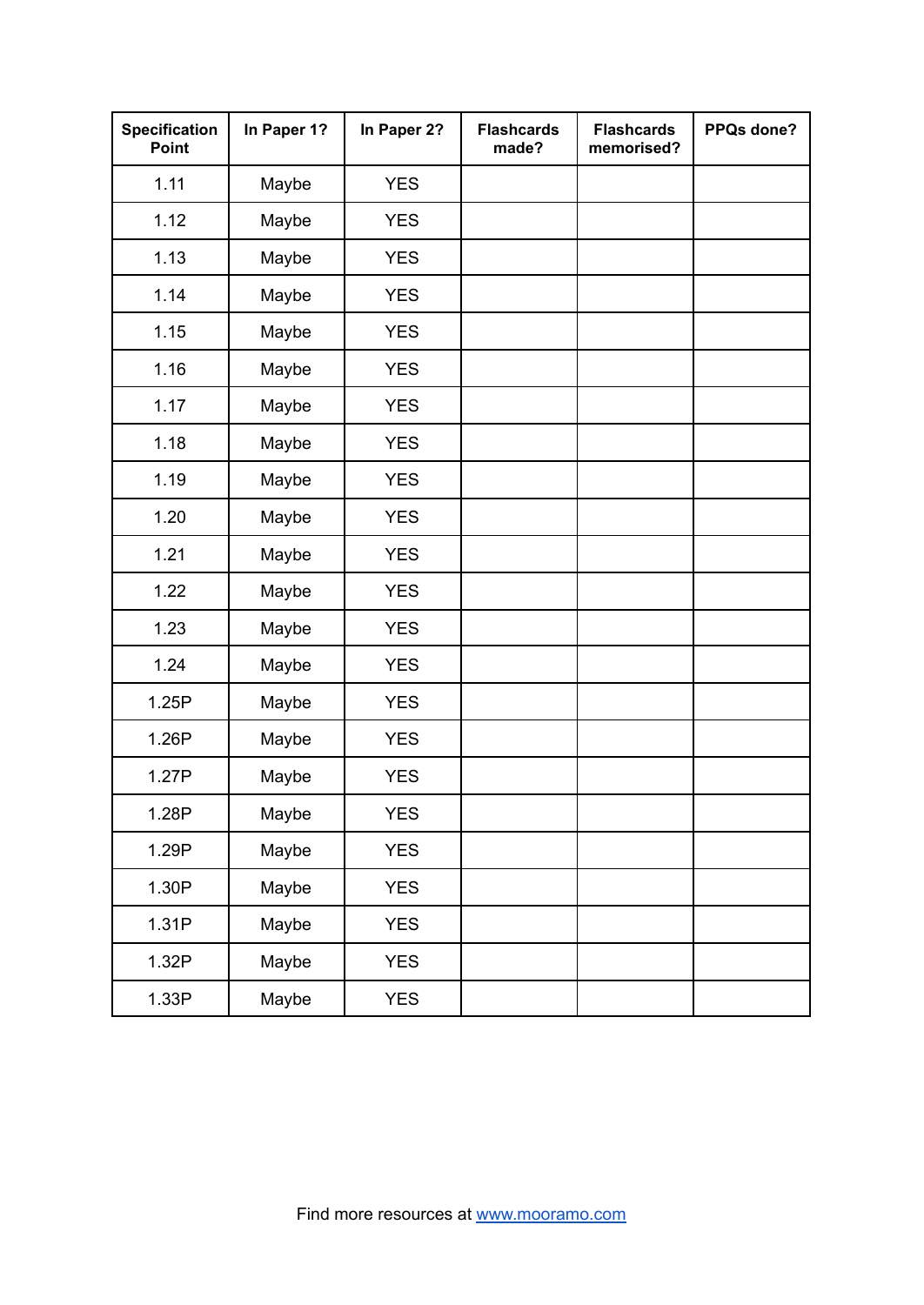## 2 Electricity

### (a) Units

| <b>Specification</b><br><b>Point</b> | In Paper 1? | In Paper 2? | <b>Flashcards</b><br>made? | <b>Flashcards</b><br>memorised? | <b>PPQs done?</b> |
|--------------------------------------|-------------|-------------|----------------------------|---------------------------------|-------------------|
| 2.1                                  | <b>YES</b>  | <b>YES</b>  |                            |                                 |                   |

#### (b) Mains electricity

| <b>Specification</b><br><b>Point</b> | In Paper 1? | In Paper 2? | <b>Flashcards</b><br>made? | <b>Flashcards</b><br>memorised? | PPQs done? |
|--------------------------------------|-------------|-------------|----------------------------|---------------------------------|------------|
| 2.2                                  | Maybe       | Maybe       |                            |                                 |            |
| 2.3                                  | Maybe       | Maybe       |                            |                                 |            |
| 2.4                                  | Maybe       | Maybe       |                            |                                 |            |
| 2.5                                  | Maybe       | Maybe       |                            |                                 |            |
| 2.6                                  | Maybe       | Maybe       |                            |                                 |            |

### (c) Energy and voltage in circuits

| <b>Specification</b><br>Point | In Paper 1? | In Paper 2? | <b>Flashcards</b><br>made? | <b>Flashcards</b><br>memorised? | PPQs done? |
|-------------------------------|-------------|-------------|----------------------------|---------------------------------|------------|
| 2.7                           | <b>YES</b>  | Maybe       |                            |                                 |            |
| 2.8                           | <b>YES</b>  | Maybe       |                            |                                 |            |
| 2.9                           | <b>YES</b>  | Maybe       |                            |                                 |            |
| 2.10                          | <b>YES</b>  | Maybe       |                            |                                 |            |
| 2.11                          | <b>YES</b>  | Maybe       |                            |                                 |            |
| 2.12                          | <b>YES</b>  | Maybe       |                            |                                 |            |
| 2.13                          | <b>YES</b>  | Maybe       |                            |                                 |            |
| 2.14                          | <b>YES</b>  | Maybe       |                            |                                 |            |
| 2.15                          | <b>YES</b>  | Maybe       |                            |                                 |            |
| 2.16                          | <b>YES</b>  | Maybe       |                            |                                 |            |
| 2.17                          | <b>YES</b>  | Maybe       |                            |                                 |            |
| 2.18                          | <b>YES</b>  | Maybe       |                            |                                 |            |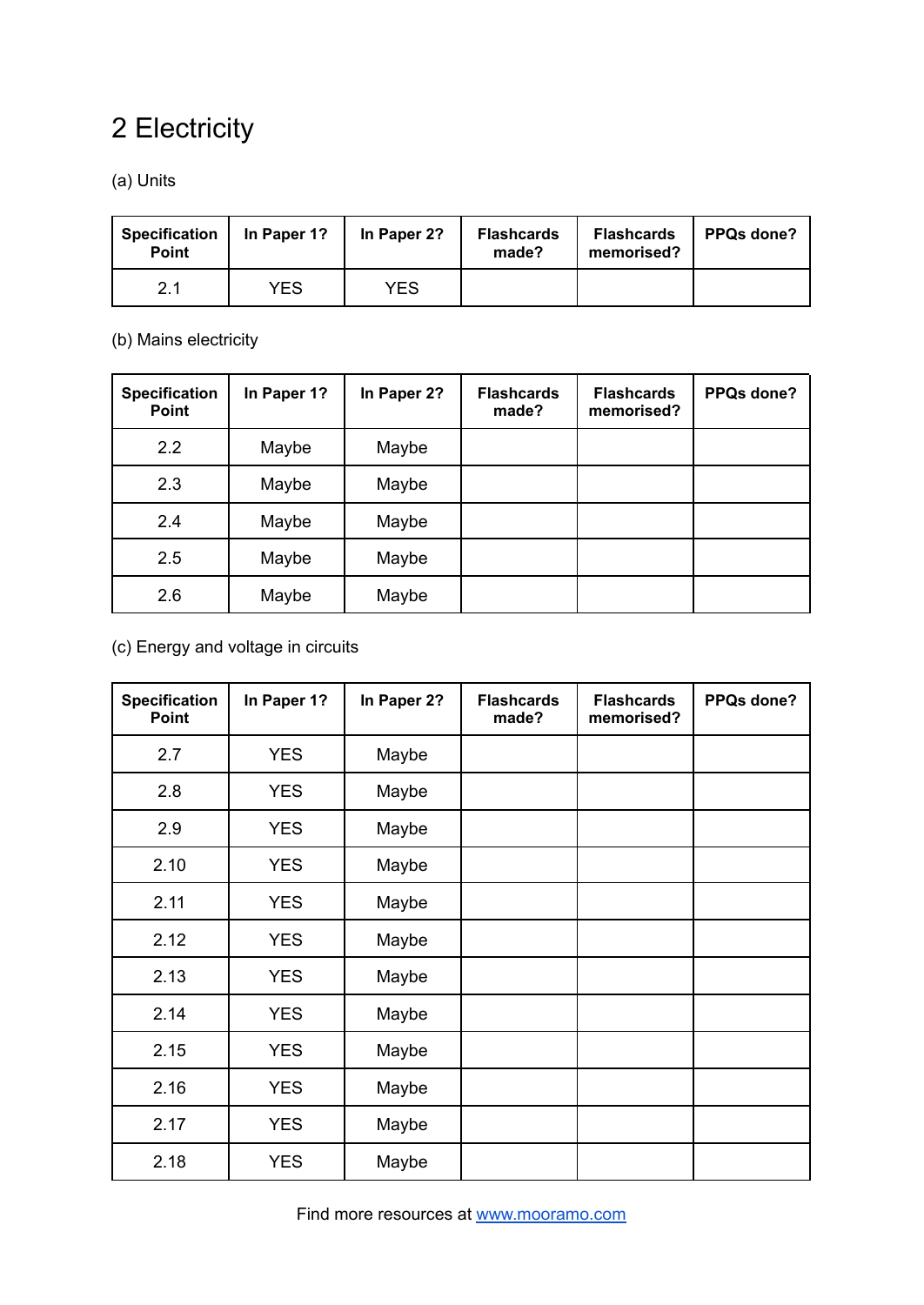| 2.19 | <b>YES</b> | Maybe |  |  |
|------|------------|-------|--|--|
| 2.20 | <b>YES</b> | Maybe |  |  |
| 2.21 | <b>YES</b> | Maybe |  |  |

(d) Electric charge

| <b>Specification</b><br>Point | In Paper 1? | In Paper 2? | <b>Flashcards</b><br>made? | <b>Flashcards</b><br>memorised? | PPQs done? |
|-------------------------------|-------------|-------------|----------------------------|---------------------------------|------------|
| 2.22P                         | no          | no.         | No need to revise          |                                 |            |
| 2.23P                         | no          | no          |                            |                                 |            |
| 2.24P                         | no          | no          |                            |                                 |            |
| 2.25P                         | no          | no          |                            |                                 |            |
| 2.26P                         | no          | no          |                            |                                 |            |
| 2.27P                         | no          | no          |                            |                                 |            |
| 2.28P                         | no          | no          |                            |                                 |            |

### 3 Waves

(a) Units

| <b>Specification</b><br><b>Point</b> | In Paper 1? | In Paper 2? | <b>Flashcards</b><br>made? | <b>Flashcards</b><br>memorised? | <b>PPQs done?</b> |
|--------------------------------------|-------------|-------------|----------------------------|---------------------------------|-------------------|
| 3.1                                  | <b>YES</b>  | YES         |                            |                                 |                   |

(b) Properties of waves

| <b>Specification</b><br><b>Point</b> | In Paper 1? | In Paper 2? | <b>Flashcards</b><br>made? | <b>Flashcards</b><br>memorised? | PPQs done? |
|--------------------------------------|-------------|-------------|----------------------------|---------------------------------|------------|
| 3.2                                  | <b>YES</b>  | Maybe       |                            |                                 |            |
| 3.3                                  | <b>YES</b>  | Maybe       |                            |                                 |            |
| 3.4                                  | <b>YES</b>  | Maybe       |                            |                                 |            |
| 3.5                                  | <b>YES</b>  | Maybe       |                            |                                 |            |
| 3.6                                  | <b>YES</b>  | Maybe       |                            |                                 |            |
| 3.7                                  | <b>YES</b>  | Maybe       |                            |                                 |            |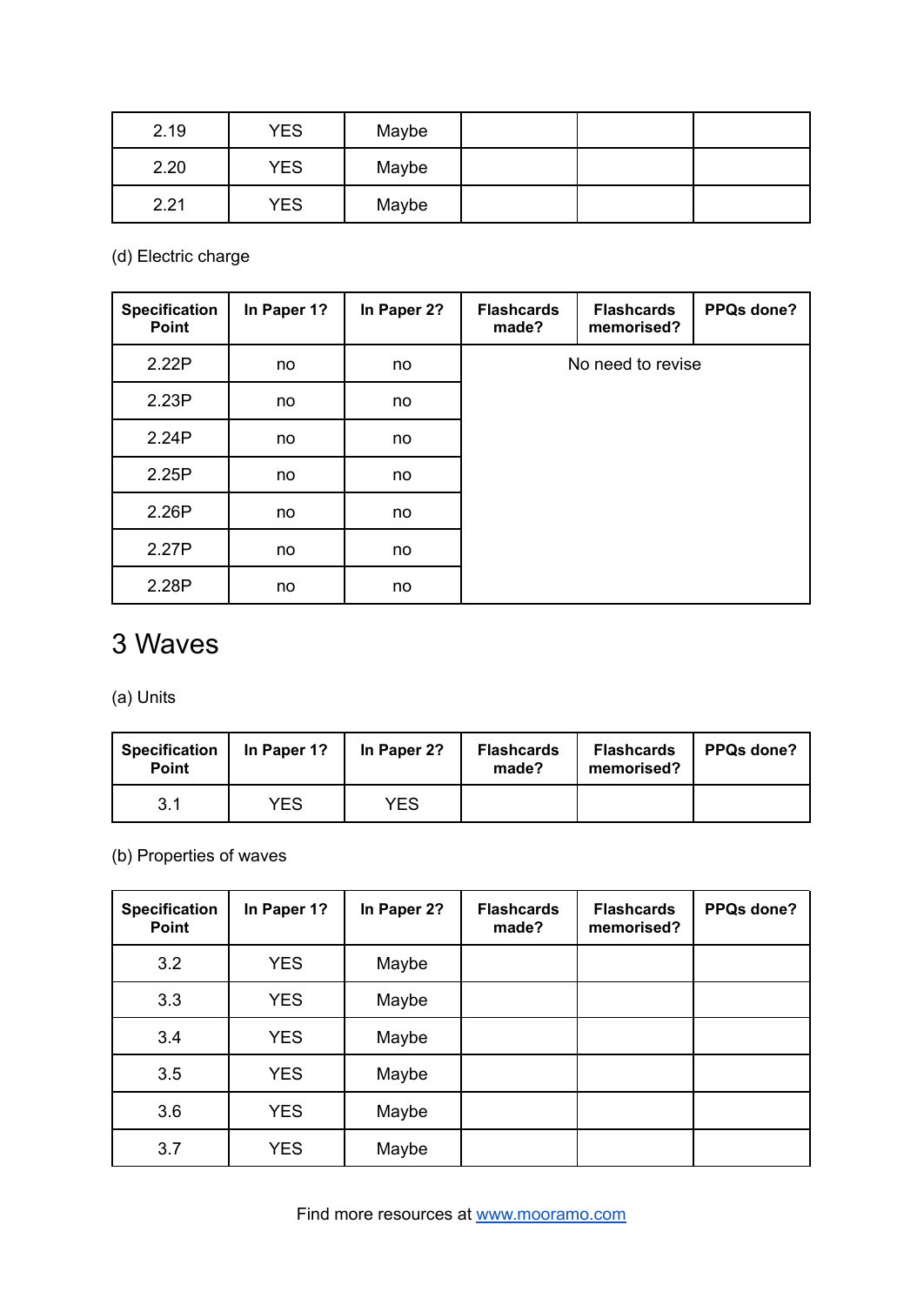| 3.8 | YES | Maybe |  |  |
|-----|-----|-------|--|--|
| 3.9 | YES | Maybe |  |  |

(c) The electromagnetic spectrum

| <b>Specification</b><br><b>Point</b> | In Paper 1? | In Paper 2? | <b>Flashcards</b><br>made? | <b>Flashcards</b><br>memorised? | PPQs done? |
|--------------------------------------|-------------|-------------|----------------------------|---------------------------------|------------|
| 3.10                                 | Maybe       | no          |                            |                                 |            |
| 3.11                                 | Maybe       | no          |                            |                                 |            |
| 3.12                                 | Maybe       | no          |                            |                                 |            |
| 3.13                                 | Maybe       | no          |                            |                                 |            |

(d) Light and sound

| <b>Specification</b><br>Point | In Paper 1? | In Paper 2? | <b>Flashcards</b><br>made? | <b>Flashcards</b><br>memorised? | PPQs done? |
|-------------------------------|-------------|-------------|----------------------------|---------------------------------|------------|
| 3.14                          | Maybe       | <b>YES</b>  |                            |                                 |            |
| 3.15                          | Maybe       | <b>YES</b>  |                            |                                 |            |
| 3.16                          | Maybe       | <b>YES</b>  |                            |                                 |            |
| 3.17                          | Maybe       | <b>YES</b>  |                            |                                 |            |
| 3.18                          | Maybe       | <b>YES</b>  |                            |                                 |            |
| 3.19                          | Maybe       | <b>YES</b>  |                            |                                 |            |
| 3.20                          | Maybe       | <b>YES</b>  |                            |                                 |            |
| 3.21                          | Maybe       | <b>YES</b>  |                            |                                 |            |
| 3.22                          | Maybe       | <b>YES</b>  |                            |                                 |            |
| 3.23                          | Maybe       | <b>YES</b>  |                            |                                 |            |
| 3.24P                         | Maybe       | <b>YES</b>  |                            |                                 |            |
| 3.25P                         | Maybe       | <b>YES</b>  |                            |                                 |            |
| 3.26P                         | Maybe       | <b>YES</b>  |                            |                                 |            |
| 3.27P                         | Maybe       | <b>YES</b>  |                            |                                 |            |
| 3.28P                         | Maybe       | <b>YES</b>  |                            |                                 |            |
| 3.29P                         | Maybe       | <b>YES</b>  |                            |                                 |            |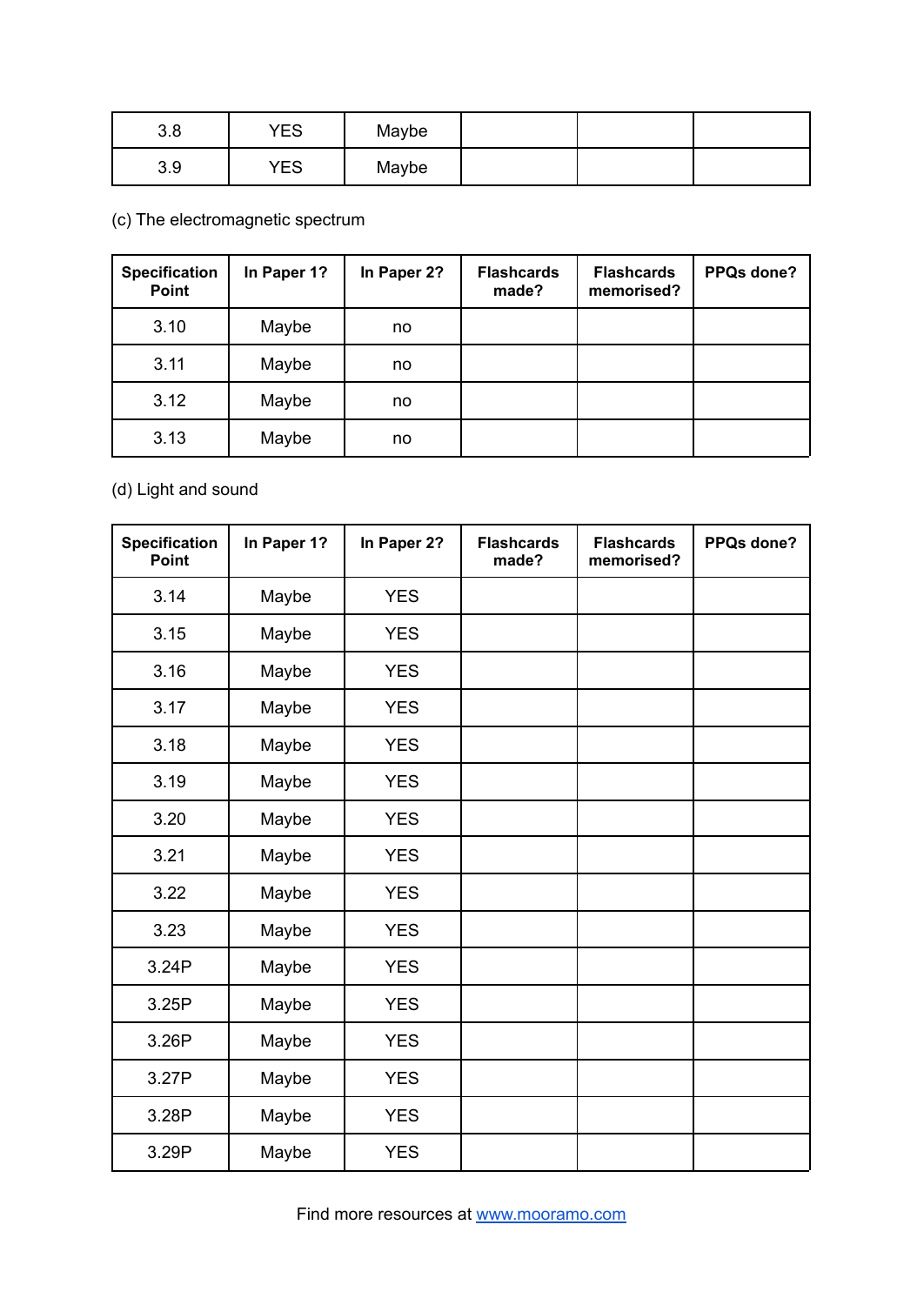## 4 Energy resources and energy transfers

(a) Units

| <b>Specification</b><br><b>Point</b> | In Paper 1? | In Paper 2? | <b>Flashcards</b><br>made? | <b>Flashcards</b><br>memorised? | <b>PPQs done?</b> |
|--------------------------------------|-------------|-------------|----------------------------|---------------------------------|-------------------|
| 4.1                                  | YES         | YES         |                            |                                 |                   |

#### (b) Energy transfers

| <b>Specification</b><br>Point | In Paper 1? | In Paper 2? | <b>Flashcards</b><br>made? | <b>Flashcards</b><br>memorised? | PPQs done? |
|-------------------------------|-------------|-------------|----------------------------|---------------------------------|------------|
| 4.2                           | <b>YES</b>  | no          |                            |                                 |            |
| 4.3                           | <b>YES</b>  | no          |                            |                                 |            |
| 4.4                           | <b>YES</b>  | no          |                            |                                 |            |
| 4.5                           | <b>YES</b>  | no          |                            |                                 |            |
| 4.6                           | <b>YES</b>  | no          |                            |                                 |            |
| 4.7                           | <b>YES</b>  | no          |                            |                                 |            |
| 4.8                           | <b>YES</b>  | no          |                            |                                 |            |
| 4.9                           | <b>YES</b>  | no          |                            |                                 |            |
| 4.10                          | <b>YES</b>  | no          |                            |                                 |            |

(c) Work and power

| <b>Specification</b><br><b>Point</b> | In Paper 1? | In Paper 2? | <b>Flashcards</b><br>made? | <b>Flashcards</b><br>memorised? | PPQs done? |
|--------------------------------------|-------------|-------------|----------------------------|---------------------------------|------------|
| 4.11                                 | Maybe       | Maybe       |                            |                                 |            |
| 4.12                                 | Maybe       | Maybe       |                            |                                 |            |
| 4.13                                 | Maybe       | Maybe       |                            |                                 |            |
| 4.14                                 | Maybe       | Maybe       |                            |                                 |            |
| 4.15                                 | Maybe       | Maybe       |                            |                                 |            |
| 4.16                                 | Maybe       | Maybe       |                            |                                 |            |
| 4.17                                 | Maybe       | Maybe       |                            |                                 |            |

(d) Energy resources and electricity generation

Find more resources at [www.mooramo.com](http://www.mooramo.com)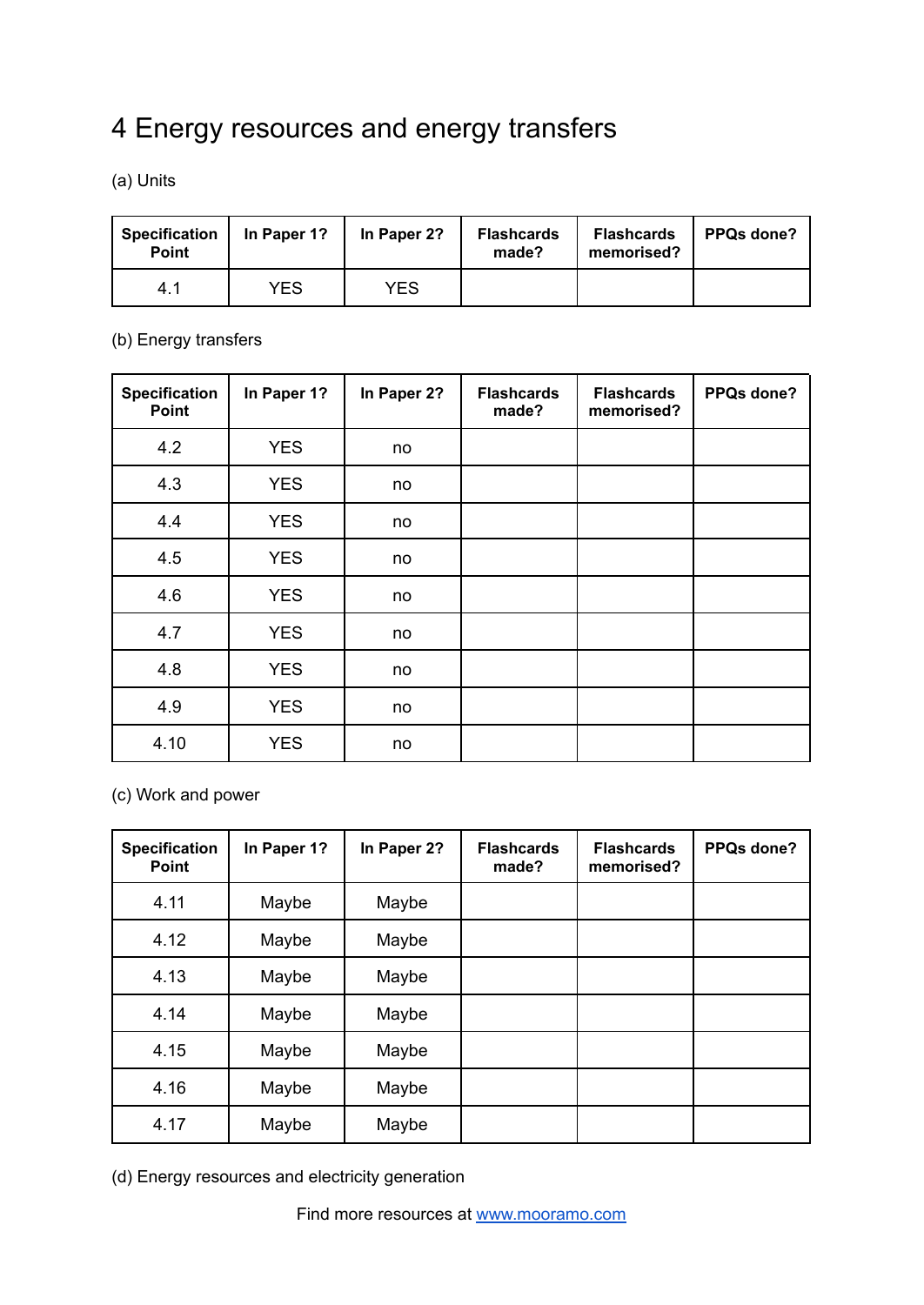| <b>Specification</b><br><b>Point</b> | In Paper 1? | In Paper 2? | <b>Flashcards</b><br>made? | <b>Flashcards</b><br>memorised? | PPQs done? |  |
|--------------------------------------|-------------|-------------|----------------------------|---------------------------------|------------|--|
| 4.18P                                | no          | no          | No need to revise          |                                 |            |  |
| 4.19P                                | no          | no          |                            | No need to revise               |            |  |

# 5 Solids, liquids and gases

(a) Units

| <b>Specification</b><br>Point | In Paper 1? | In Paper 2? | <b>Flashcards</b><br>made? | <b>Flashcards</b><br>memorised? | <b>PPQs done?</b> |
|-------------------------------|-------------|-------------|----------------------------|---------------------------------|-------------------|
| 5.1                           | <b>YES</b>  | YES.        |                            |                                 |                   |
| 5.2P                          | no          | <b>YES</b>  |                            |                                 |                   |

(b) Density and pressure

| <b>Specification</b><br>Point | In Paper 1? | In Paper 2? | <b>Flashcards</b><br>made? | <b>Flashcards</b><br>memorised? | PPQs done? |
|-------------------------------|-------------|-------------|----------------------------|---------------------------------|------------|
| 5.3                           | <b>YES</b>  | no          |                            |                                 |            |
| 5.4                           | <b>YES</b>  | no          |                            |                                 |            |
| 5.5                           | <b>YES</b>  | no          |                            |                                 |            |
| 5.6                           | <b>YES</b>  | no          |                            |                                 |            |
| 5.7                           | <b>YES</b>  | no          |                            |                                 |            |

(c) Change of state

| <b>Specification</b><br>Point | In Paper 1? | In Paper 2? | <b>Flashcards</b><br>made? | <b>Flashcards</b><br>memorised? | PPQs done? |
|-------------------------------|-------------|-------------|----------------------------|---------------------------------|------------|
| 5.8P                          | no          | <b>YES</b>  |                            |                                 |            |
| 5.9P                          | no          | <b>YES</b>  |                            |                                 |            |
| 5.10P                         | no          | <b>YES</b>  |                            |                                 |            |
| 5.11P                         | no          | <b>YES</b>  |                            |                                 |            |
| 5.12P                         | no          | <b>YES</b>  |                            |                                 |            |
| 5.13P                         | no          | <b>YES</b>  |                            |                                 |            |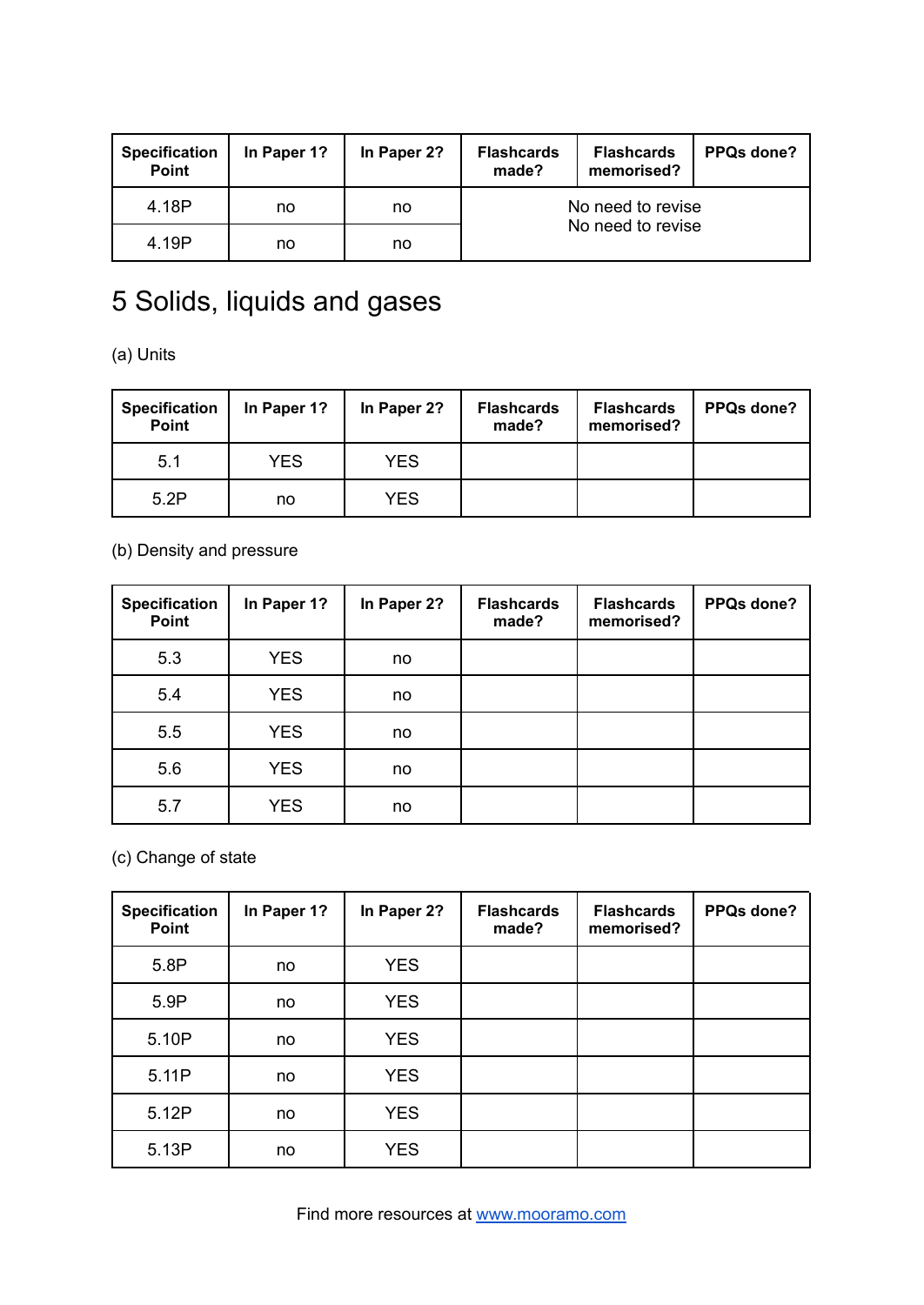| 5.1AD<br>$V \cdot T$ | ካር<br>. | $\sim$ $\sim$<br>--<br>. |  |  |  |
|----------------------|---------|--------------------------|--|--|--|
|----------------------|---------|--------------------------|--|--|--|

#### (d) Ideal gas molecules

| <b>Specification</b><br><b>Point</b> | In Paper 1? | In Paper 2? | <b>Flashcards</b><br>made? | <b>Flashcards</b><br>memorised? | PPQs done? |
|--------------------------------------|-------------|-------------|----------------------------|---------------------------------|------------|
| 5.15                                 | Maybe       | no          |                            |                                 |            |
| 5.16                                 | Maybe       | no          |                            |                                 |            |
| 5.17                                 | Maybe       | no          |                            |                                 |            |
| 5.18                                 | Maybe       | no          |                            |                                 |            |
| 5.19                                 | Maybe       | no          |                            |                                 |            |
| 5.20                                 | Maybe       | no          |                            |                                 |            |
| 5.21                                 | Maybe       | no          |                            |                                 |            |
| 5.22                                 | Maybe       | no          |                            |                                 |            |

### 6 Magnetism and electromagnetism

#### (a) Units

| <b>Specification</b><br><b>Point</b> | In Paper 1? | In Paper 2? | <b>Flashcards</b><br>made? | <b>Flashcards</b><br>memorised? | <b>PPQs done?</b> |
|--------------------------------------|-------------|-------------|----------------------------|---------------------------------|-------------------|
| 6.1                                  | YES         | <b>YES</b>  |                            |                                 |                   |

#### (b) Magnetism

| <b>Specification</b><br>Point | In Paper 1? | In Paper 2? | <b>Flashcards</b><br>made? | <b>Flashcards</b><br>memorised? | PPQs done? |
|-------------------------------|-------------|-------------|----------------------------|---------------------------------|------------|
| 6.2                           | no          | no          |                            | No need to revise               |            |
| 6.3                           | no          | no          |                            |                                 |            |
| 6.4                           | no          | no          |                            |                                 |            |
| 6.5                           | no          | no          |                            |                                 |            |
| 6.6                           | no          | no          |                            |                                 |            |
| 6.7                           | no          | no          |                            |                                 |            |

(c) Electromagnetism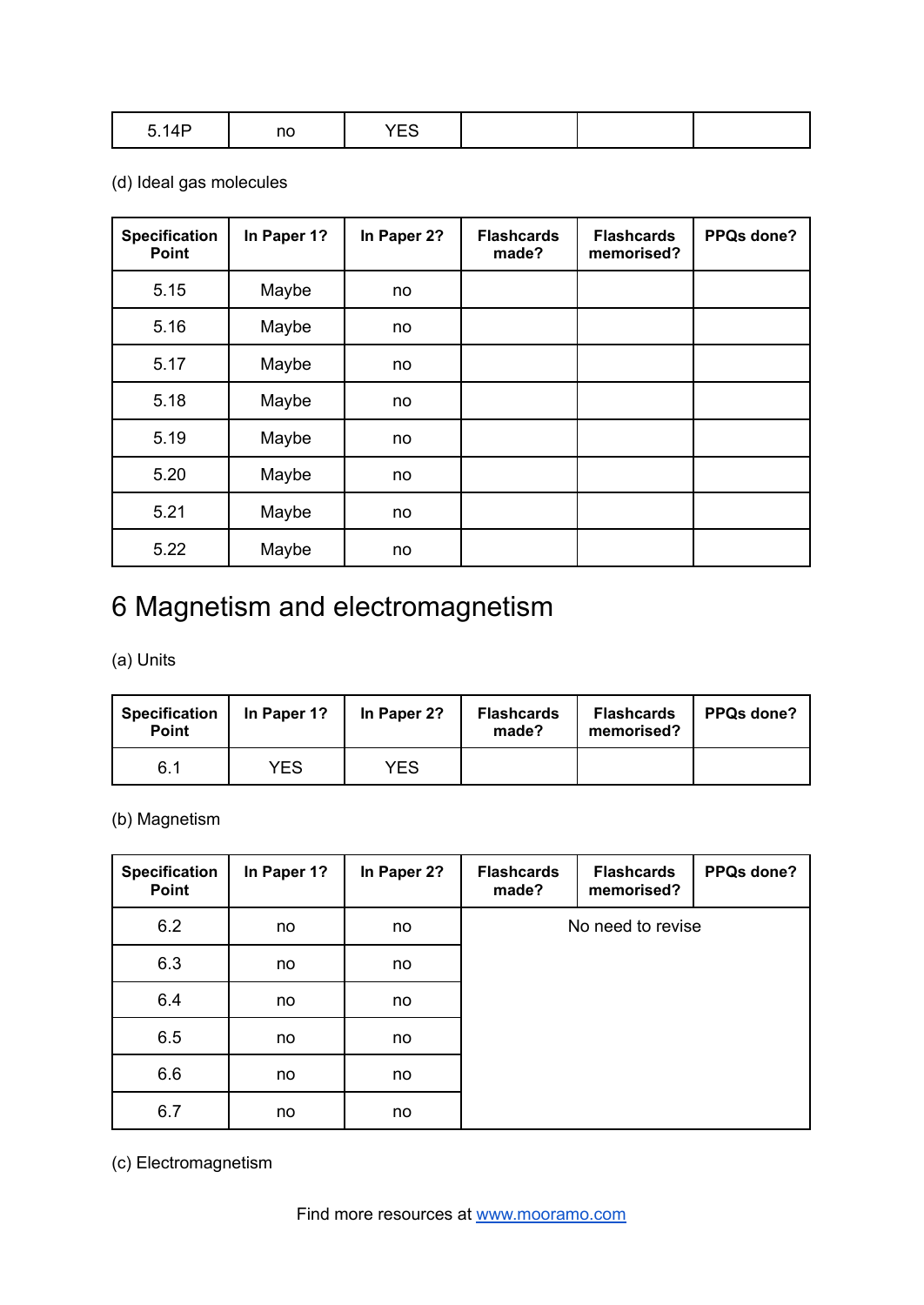| <b>Specification</b><br><b>Point</b> | In Paper 1? | In Paper 2? | <b>Flashcards</b><br>made? | <b>Flashcards</b><br>memorised? | PPQs done? |
|--------------------------------------|-------------|-------------|----------------------------|---------------------------------|------------|
| 6.8                                  | Maybe       | no          |                            |                                 |            |
| 6.9P                                 | Maybe       | no          |                            |                                 |            |
| 6.10P                                | Maybe       | no          |                            |                                 |            |
| 6.11P                                | Maybe       | no          |                            |                                 |            |
| 6.12                                 | Maybe       | no          |                            |                                 |            |
| 6.13                                 | Maybe       | no          |                            |                                 |            |
| 6.14                                 | Maybe       | no          |                            |                                 |            |

#### (d) Electromagnetic induction

| <b>Specification</b><br><b>Point</b> | In Paper 1? | In Paper 2? | <b>Flashcards</b><br>made? | <b>Flashcards</b><br>memorised? | PPQs done? |
|--------------------------------------|-------------|-------------|----------------------------|---------------------------------|------------|
| 6.15                                 | Maybe       | <b>YES</b>  |                            |                                 |            |
| 6.16                                 | Maybe       | <b>YES</b>  |                            |                                 |            |
| 6.17P                                | Maybe       | <b>YES</b>  |                            |                                 |            |
| 6.18P                                | Maybe       | <b>YES</b>  |                            |                                 |            |
| 6.19P                                | Maybe       | <b>YES</b>  |                            |                                 |            |
| 6.20P                                | Maybe       | <b>YES</b>  |                            |                                 |            |

## 7 Radioactivity and particles

(a) Units

| <b>Specification</b><br><b>Point</b> | In Paper 1? | In Paper 2? | <b>Flashcards</b><br>made? | <b>Flashcards</b><br>memorised? | <b>PPQs done?</b> |
|--------------------------------------|-------------|-------------|----------------------------|---------------------------------|-------------------|
| 7.1                                  | YES         | YES         |                            |                                 |                   |

(b) Radioactivity

| <b>Specification</b><br><b>Point</b> | In Paper 1? | In Paper 2? | <b>Flashcards</b><br>made? | <b>Flashcards</b><br>memorised? | <b>PPQs done?</b> |
|--------------------------------------|-------------|-------------|----------------------------|---------------------------------|-------------------|
| 7.2                                  | YES         | Maybe       |                            |                                 |                   |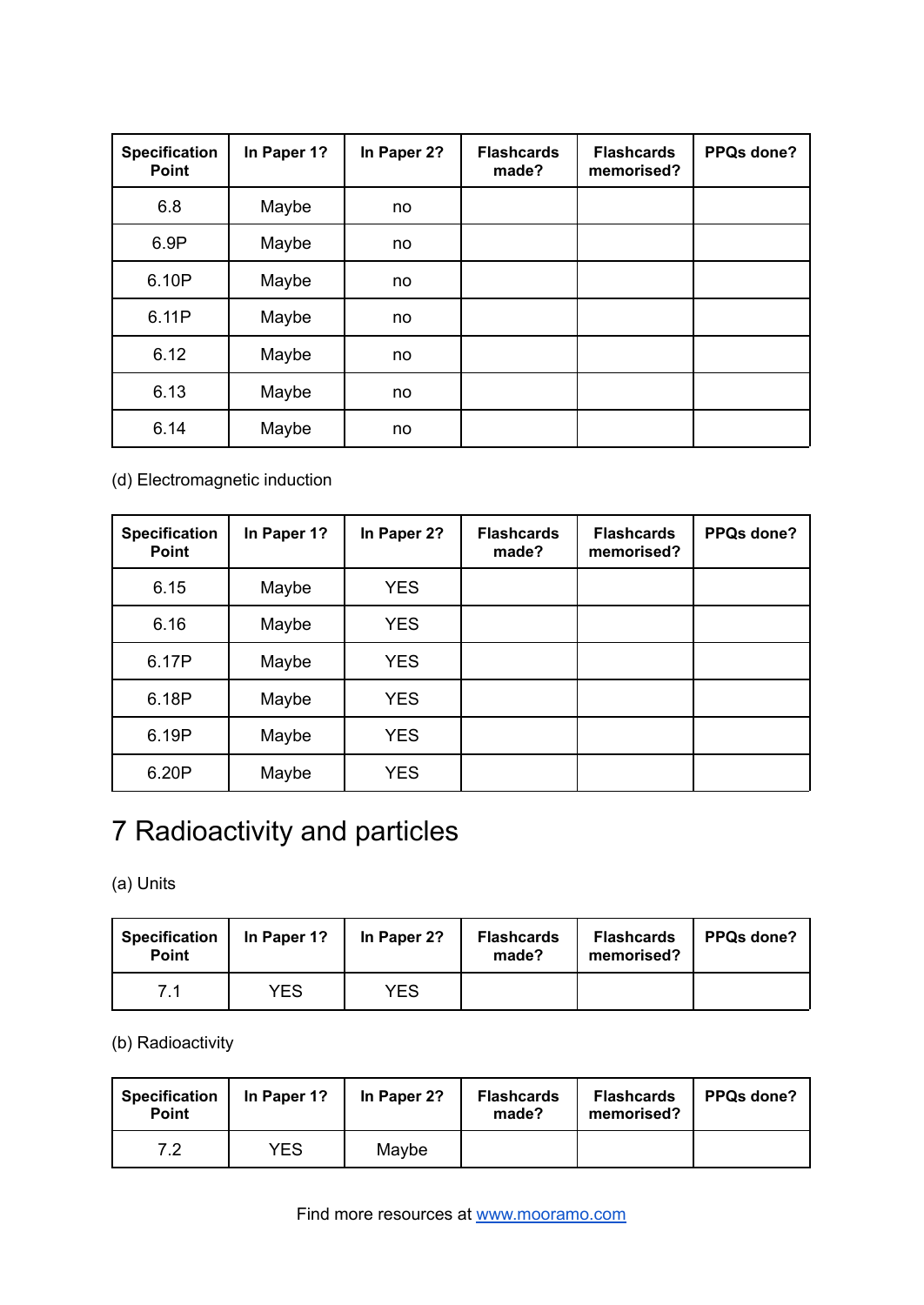| 7.3  | <b>YES</b> | Maybe |  |  |
|------|------------|-------|--|--|
| 7.4  | <b>YES</b> | Maybe |  |  |
| 7.5  | <b>YES</b> | Maybe |  |  |
| 7.6  | <b>YES</b> | Maybe |  |  |
| 7.7  | <b>YES</b> | Maybe |  |  |
| 7.8  | <b>YES</b> | Maybe |  |  |
| 7.9  | <b>YES</b> | Maybe |  |  |
| 7.10 | <b>YES</b> | Maybe |  |  |
| 7.11 | <b>YES</b> | Maybe |  |  |
| 7.12 | <b>YES</b> | Maybe |  |  |
| 7.13 | <b>YES</b> | Maybe |  |  |
| 7.14 | <b>YES</b> | Maybe |  |  |
| 7.15 | <b>YES</b> | Maybe |  |  |
| 7.16 | <b>YES</b> | Maybe |  |  |

(c) Fission and fusion

| <b>Specification</b><br><b>Point</b> | In Paper 1? | In Paper 2? | <b>Flashcards</b><br>made? | <b>Flashcards</b><br>memorised? | PPQs done? |
|--------------------------------------|-------------|-------------|----------------------------|---------------------------------|------------|
| 7.17                                 | Maybe       | <b>YES</b>  |                            |                                 |            |
| 7.18                                 | Maybe       | <b>YES</b>  |                            |                                 |            |
| 7.19                                 | Maybe       | <b>YES</b>  |                            |                                 |            |
| 7.20                                 | Maybe       | <b>YES</b>  |                            |                                 |            |
| 7.21                                 | Maybe       | <b>YES</b>  |                            |                                 |            |
| 7.22                                 | Maybe       | <b>YES</b>  |                            |                                 |            |
| 7.23                                 | Maybe       | <b>YES</b>  |                            |                                 |            |
| 7.24                                 | Maybe       | <b>YES</b>  |                            |                                 |            |
| 7.25                                 | Maybe       | <b>YES</b>  |                            |                                 |            |
| 7.26                                 | Maybe       | <b>YES</b>  |                            |                                 |            |

## 8 Astrophysics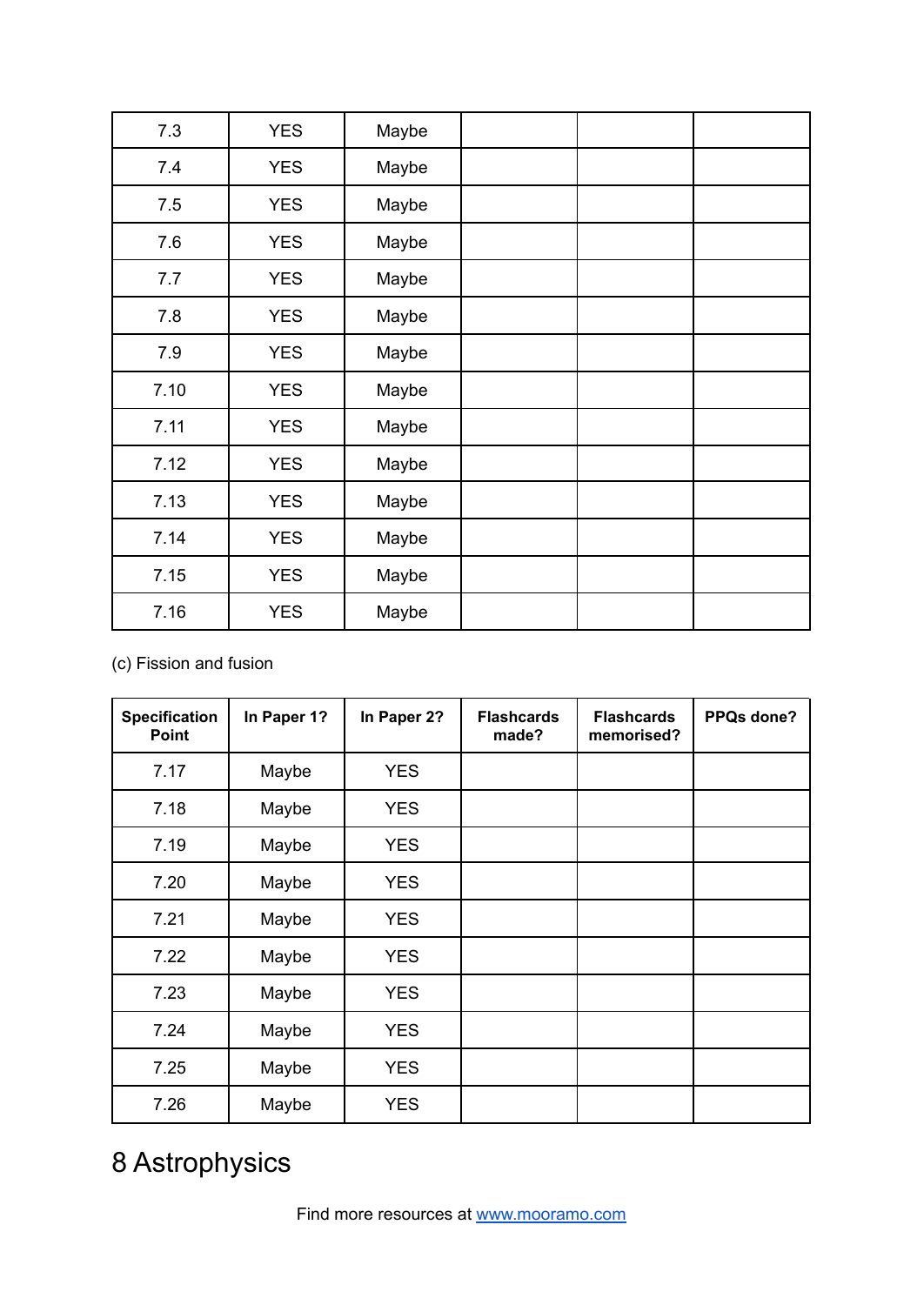#### (a) Units

| <b>Specification</b><br><b>Point</b> | In Paper 1? | In Paper 2? | <b>Flashcards</b><br>made? | <b>Flashcards</b><br>memorised? | <b>PPQs done?</b> |
|--------------------------------------|-------------|-------------|----------------------------|---------------------------------|-------------------|
| 8.1                                  | YES         | YES         |                            |                                 |                   |

(b) Motion in the universe

| <b>Specification</b><br>Point | In Paper 1? | In Paper 2? | <b>Flashcards</b><br>made? | <b>Flashcards</b><br>memorised? | PPQs done? |
|-------------------------------|-------------|-------------|----------------------------|---------------------------------|------------|
| 8.2                           | <b>YES</b>  | no          |                            |                                 |            |
| 8.3                           | <b>YES</b>  | no          |                            |                                 |            |
| 8.4                           | <b>YES</b>  | no          |                            |                                 |            |
| 8.5                           | <b>YES</b>  | no          |                            |                                 |            |
| 8.6                           | <b>YES</b>  | no          |                            |                                 |            |

(c) Stellar evolution

| <b>Specification</b><br>Point | In Paper 1? | In Paper 2? | <b>Flashcards</b><br>made? | <b>Flashcards</b><br>memorised? | PPQs done? |
|-------------------------------|-------------|-------------|----------------------------|---------------------------------|------------|
| 8.7                           | no          | no          | No need to revise          |                                 |            |
| 8.8                           | no          | no          |                            |                                 |            |
| 8.9                           | no          | no          |                            |                                 |            |
| 8.10                          | no          | no          |                            |                                 |            |
| 8.11P                         | no          | no          |                            |                                 |            |
| 8.12P                         | no          | no          |                            |                                 |            |

(d) Cosmology

| <b>Specification</b><br>Point | In Paper 1? | In Paper 2? | <b>Flashcards</b><br>made? | <b>Flashcards</b><br>memorised? | PPQs done? |
|-------------------------------|-------------|-------------|----------------------------|---------------------------------|------------|
| 8.13P                         | no          | <b>YES</b>  |                            |                                 |            |
| 8.14P                         | no          | <b>YES</b>  |                            |                                 |            |
| 8.15P                         | no          | <b>YES</b>  |                            |                                 |            |
| 8.16P                         | no          | <b>YES</b>  |                            |                                 |            |